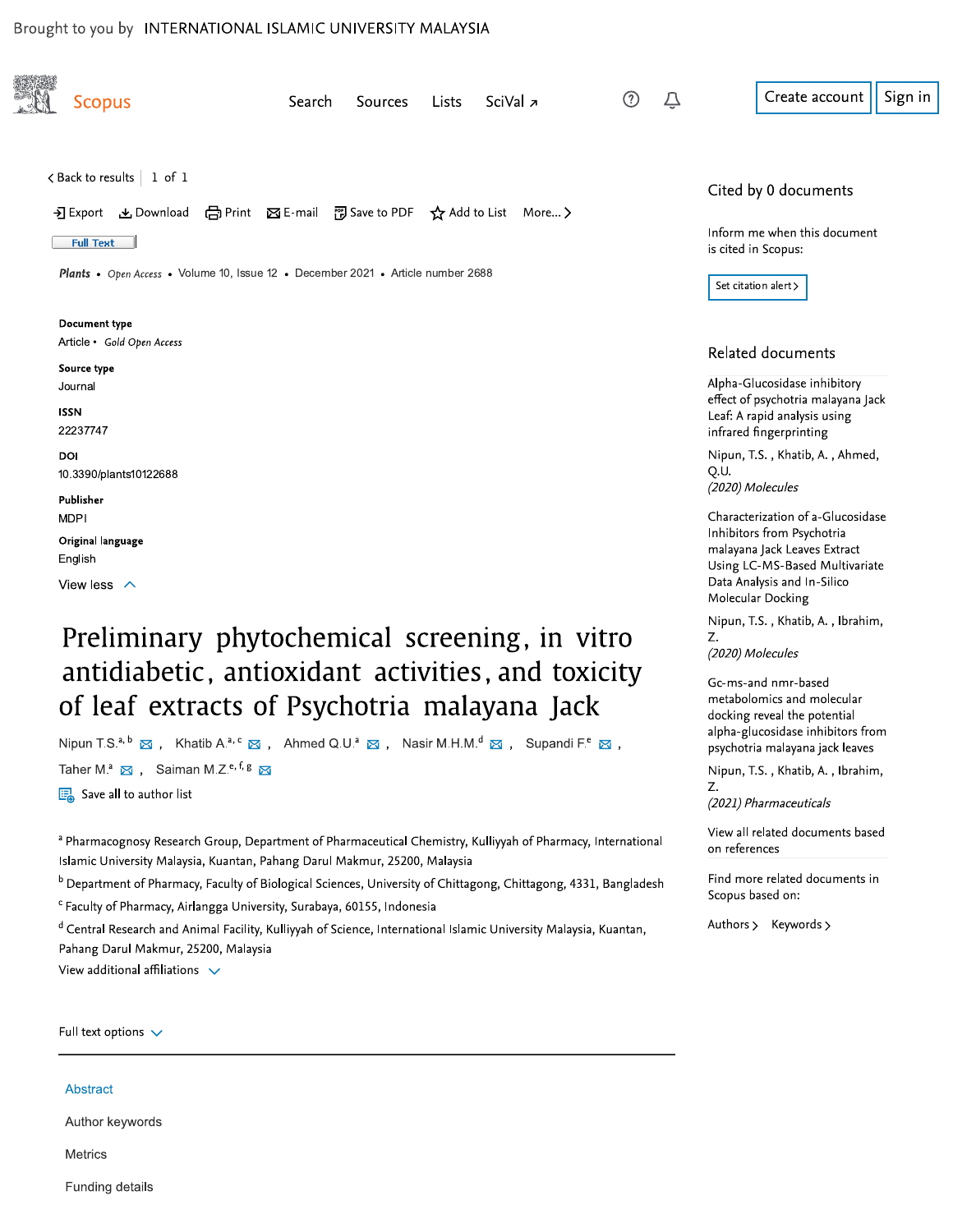### Abstract

Psychotria malayana Jack belongs to the Rubiacea and is widespread in Southeast Asian countries. It is traditionally used to treat diabetes. Despite its potential medicinal use, scientific proof of this pharmacological action and the toxic effect of this plant are still lacking. Hence, this study aimed to investigate the in vitro antidiabetic and antioxidant activities, toxicity, and preliminary phytochemical screening of P. malayana leaf extracts by gas chromatography-mass spectrome-try (GC-MS) after derivatization. The antidiabetic activities of different extracts of this plant were investigated through alpha-glucosidase inhibitory (AGI) and 2-NBDG glucose uptake using 3T3-L1 cell line assays, while the antioxidant activity was evaluated using DPPH and FRAP assays. Its toxicological effect was investigated using the zebrafish embryo/larvae (Danio rerio) model. The mortality, hatchability, tail-detachment, yolk size, eye size, beat per minute (BPM), and body length were taken into account to observe the teratogenicity in all zebrafish embryos exposed to methanol extract . The LC50 was determined using probit analysis. The methanol extract showed the AGI activity (IC50 = 2.71  $\pm$  0.11 µg/mL), insulin-sensitizing activity (at a concentration of 5 µg/mL), and potent antioxidant activities (IC50 = 10.85  $\mu$ g/mL and 72.53 mg AAE/g for DPPH and FRAP activity, respectively). Similarly, the water extract exhibited AGI activity (IC50 = 6.75  $\mu$ g/mL), insulin-sensitizing activity at the concentration of 10  $\mu$ g/mL, and antioxidant activities (IC50 = 27.12 and 33.71)  $\mu$ g/mL for DPPH and FRAP activity, respectively). The methanol and water extracts exhibited the LC50 value higher than their therapeutic concentration, i.e., 37.50 and 252.45 µg/mL, respectively. These results indicate that both water and methanol extracts are safe and potentially an antidiabetic agent, but the former is preferable since its therapeutic index (LC50/therapeutic concentration) is much higher than for methanol extracts. Analysis using GC-MS on derivatized methanol and water extracts of P. malayana leaves detected partial information on some constituents including palmitic acid, 1,3,5benzenetriol, 1-monopalmitin, beta-tocopherol, 24-epicampesterol, alpha-tocopherol, and stigmast-5ene, that could be a potential target to further investigate the antidiabetic properties of the plant. Nevertheless, isolation and identification of the bioactive compounds are required to confirm their antidiabetic activity and toxicity . © 2021 by the authors. Licensee MDPI, Basel, Switzerland.

#### Author keywords

Antidiabetic activity; Antioxidant activity; Derivatization; GC-MS; Psychotria malayana Jack; Toxicity

| <b>Metrics</b>  |  |
|-----------------|--|
| Funding details |  |

| References (71) |                                                                                                         |                     | View in search results format >                                                                                                                                                                                      |
|-----------------|---------------------------------------------------------------------------------------------------------|---------------------|----------------------------------------------------------------------------------------------------------------------------------------------------------------------------------------------------------------------|
| All<br>Export   |                                                                                                         | den Print  ⊠ E-mail | 門 Save to PDF   Create bibliography                                                                                                                                                                                  |
|                 | Powers, A.C., D'Alessio, D.<br>Hypoglycemia<br>863-886. Cited 70 times.<br>Education: New York, NY, USA |                     | Endocrine Pancreas and Pharmacotherapy of Diabetes Mellitus and<br>(2017) Goodman and Gilman's the Pharmacological Basis of Therapeutics, pp.<br>Brunton, L.L., Hilal-Dandan, R., Knollmann, B.C., Eds.; McGraw-Hill |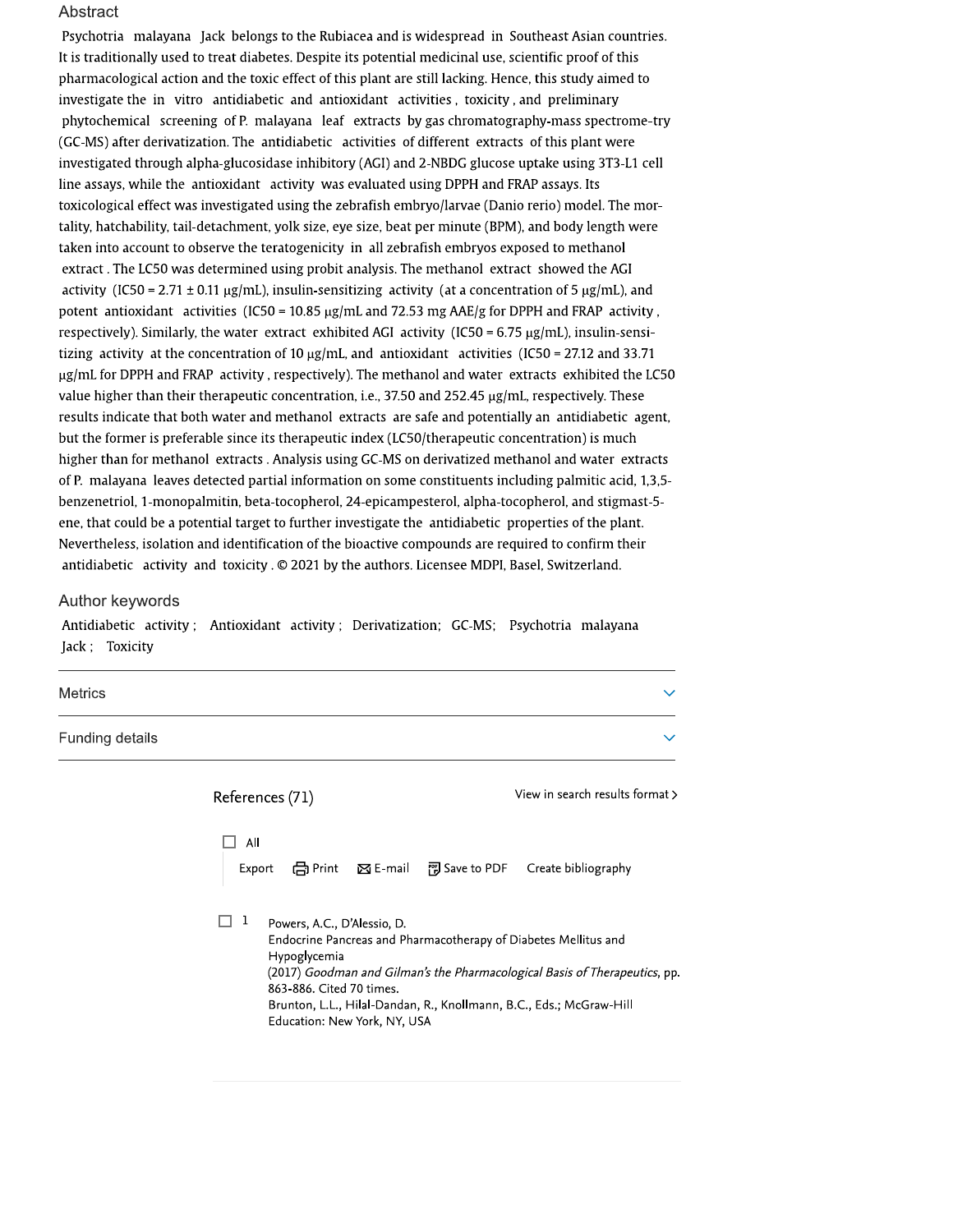| $\Box$ 2                      | Saeedi, P., Petersohn, I., Salpea, P., Malanda, B., Karuranga, S., Unwin,<br>N., Colagiuri, S., (), Williams, R.<br>Global and regional diabetes prevalence estimates for 2019<br>and projections for 2030 and 2045: Results from the<br>International Diabetes Federation Diabetes Atlas, 9 <sup>th</sup> edition<br>(Open Access)<br>(2019) Diabetes Research and Clinical Practice, 157, art. no. 107843. Cited<br>1780 times.<br><u>www.elsevier.com/locate/diabres</u><br>doi: 10.1016/j.diabres.2019.107843<br>View at Publisher |
|-------------------------------|----------------------------------------------------------------------------------------------------------------------------------------------------------------------------------------------------------------------------------------------------------------------------------------------------------------------------------------------------------------------------------------------------------------------------------------------------------------------------------------------------------------------------------------|
| 3<br>H                        | Hadi, S., Asnawati, D., Ersalena, V.F., Azwari, A., Rahmawati, K.P.<br>Characterization of Alkaloids from The Leaves of Psychotria malayana Jack of<br>Lombok Island on The Basis of Gas Chromatography-Mass Spectroscopy<br>(2014) <i>J. Pure Appl. Chem. Res</i> , 3, pp. 108-113. Cited 8 times.                                                                                                                                                                                                                                    |
| 4<br>$\overline{\phantom{a}}$ | Fairuz, F., Dewi, H., Humaryanto, H.<br>Antidiabetic Effect of Psychotria malayana Jack in Induced Type 1 Diabetic Rat<br>(2020) Medisains, 18, pp. 19-23.                                                                                                                                                                                                                                                                                                                                                                             |
| 5<br>-1                       | Nipun, T.S., Khatib, A., Ahmed, Q.U., Redzwan, I.E., Ibrahim, Z., Khan,<br>A.Y.F., Primaharinastiti, R., (), El-Seedi, H.R.<br>Alpha-Glucosidase inhibitory effect of psychotria malayana<br>Jack Leaf: A rapid analysis using infrared fingerprinting<br>(Open Access)<br>(2020) Molecules, 25 (18), art. no. 4161. Cited 3 times.<br>https://www.mdpi.com/1420-3049/25/18/4161<br>doi: 10.3390/molecules25184161<br>View at Publisher                                                                                                |
| -1<br>-6                      | Nipun, T.S., Khatib, A., Ibrahim, Z., Ahmed, Q.U., Redzwan,<br>I.E., Primaharinastiti, R., Saiman, M.Z., (), El-Seedi, H.R.<br>Gc-ms-and nmr-based metabolomics and molecular docking<br>reveal the potential alpha-glucosidase inhibitors from<br>psychotria malayana jack leaves (Open Access)<br>(2021) Pharmaceuticals, 14 (10), art. no. 978.<br>https://www.mdpi.com/1424-8247/14/10/978/pdf<br>doi: 10.3390/ph14100978<br>View at Publisher                                                                                     |
| 7                             | Benchoula, K., Khatib, A., Quzwain, F.M.C., Che Mohamad, C.A., Wan<br>Sulaiman, W.M.A., Wahab, R.A., Ahmed, Q.U., (), El-Seedi, H.<br>Optimization of hyperglycemic induction in zebrafish and<br>evaluation of its blood glucose level and metabolite<br>fingerprint treated with psychotria malayana Jack Leaf extract<br>(Open Access)                                                                                                                                                                                              |

(2019) Molecules, 24 (8), art. no. 1506. Cited 11 times.<br>https://www.mdpi.com/1420-3049/24/8/1506/pdf<br>doi: 10.3390/molecules24081506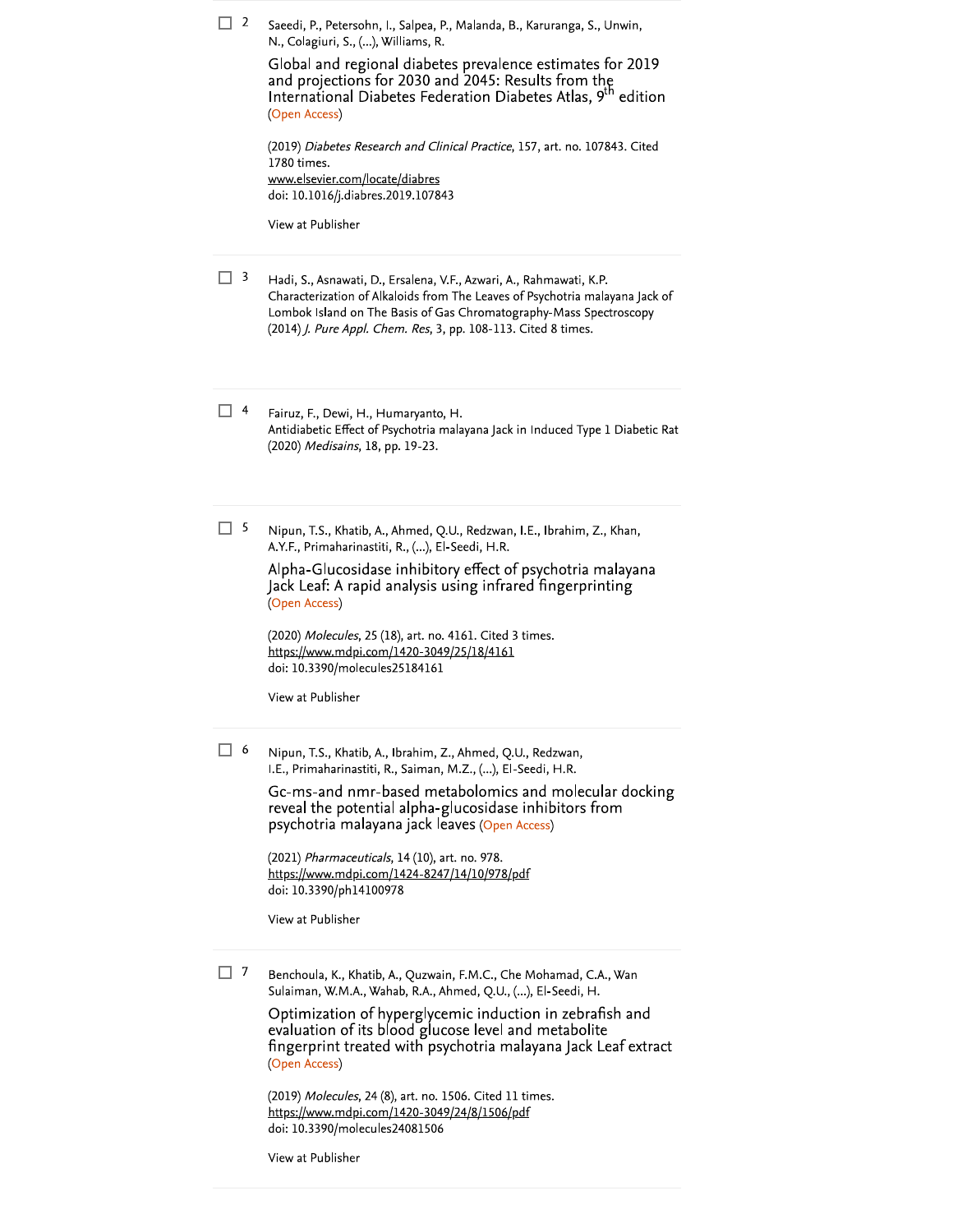$\Box$  8 Kusminski, C.M., Bickel, P.E., Scherer, P.E.

> Targeting adipose tissue in the treatment of obesityassociated diabetes

(2016) Nature Reviews Drug Discovery, 15 (9), pp. 639-660. Cited 316 times. http://www.nature.com/nrd/index.html doi: 10.1038/nrd.2016.75

View at Publisher

 $\Box$  9 Bray, G.A., Bouchard, C.

> Handbook of obesity: Etiology and pathophysiology, second edition

(2003) Handbook of Obesity: Etiology and Pathophysiology, Second Edition, pp. 1-1047. Cited 4 times. https://www.taylorfrancis.com/books/e/9780203913376 ISBN: 978-020391337-6; 978-082470969-3

 $\Box$  10 Sadie-Van Gijsen, H.

Adipocyte biology: It is time to upgrade to a new model

(2019) Journal of Cellular Physiology, 234 (3), pp. 2399-2425. Cited 14 times. http://onlinelibrary.wiley.com/journal/10.1002/(ISSN)1097-4652 doi: 10.1002/jcp.27266

View at Publisher

 $\Box$  11 Chow, Y.-L., Iwata, Y., Sato, F.

Dihydrosanguinarine enhances glucose uptake in mouse 3T3-L1 cells (Open Access)

(2017) ACS Omega, 2 (10), pp. 6916-6925. Cited 5 times. pubs.acs.org/journal/acsodf doi: 10.1021/acsomega.7b01134

View at Publisher

12 Riess, M.L., Elorbany, R., Weihrauch, D., Stowe, D.F., Camara, A.K.S. PPARy-Independent Side Effects of Thiazolidinediones on

Mitochondrial Redox State in Rat Isolated Hearts (Open Access)

(2020) Cells, 9 (1). Cited 6 times. doi: 10.3390/cells9010252

View at Publisher

 $\Box$  13 Oh, J.

(2017) Evaluation of Berry Extracts on Intestinal Digestive Enzymes and Sugar **Transporters** University of Massachusetts: Amherst, MA, USA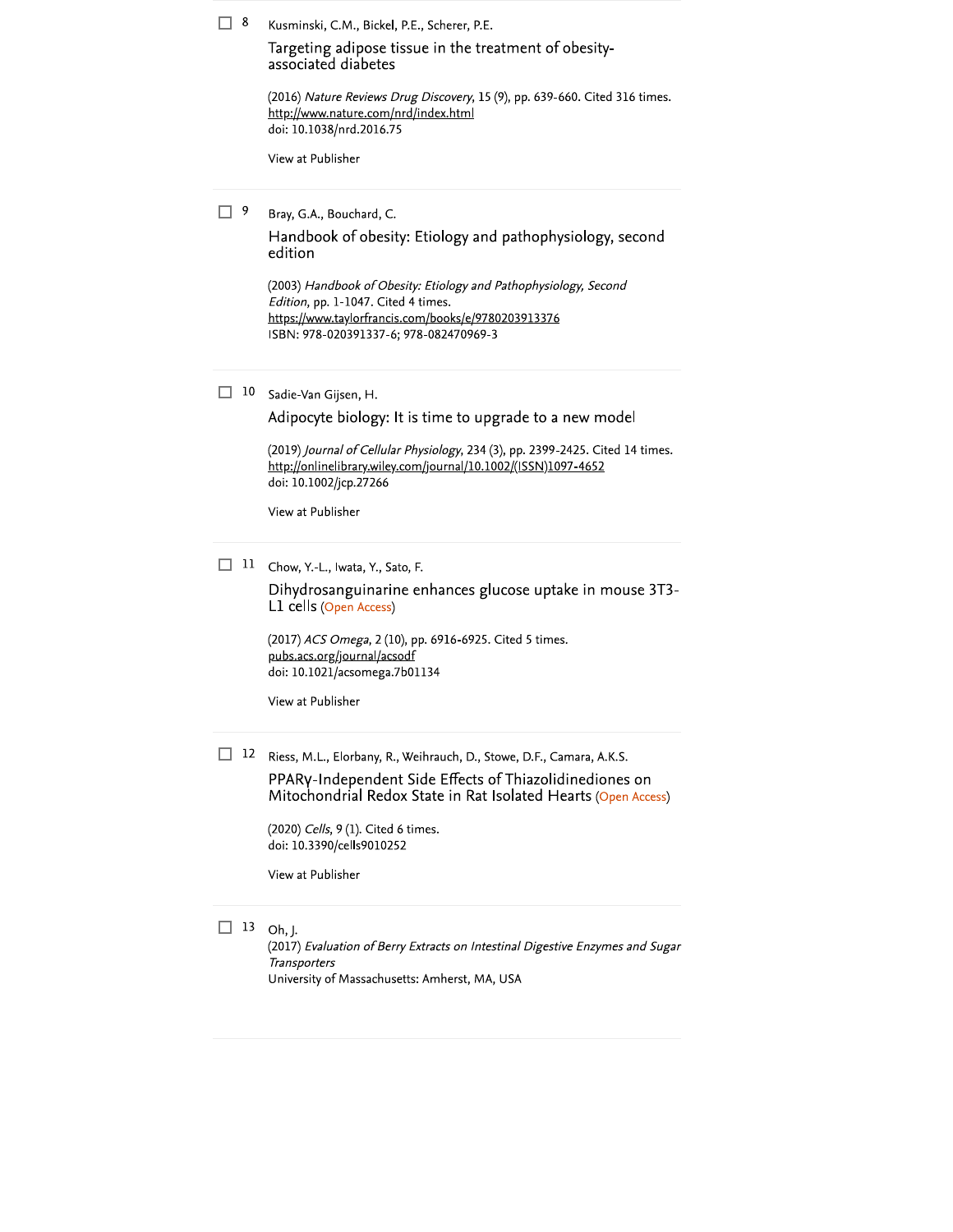| 14 | Abbas, G., Al-Harrasi, A.S., Hussain, H.<br>a-Glucosidase Enzyme Inhibitors from Natural Products                                                                                                                                                                                                                                                                                                              |
|----|----------------------------------------------------------------------------------------------------------------------------------------------------------------------------------------------------------------------------------------------------------------------------------------------------------------------------------------------------------------------------------------------------------------|
|    | (2017) Discovery and Development of Antidiabetic Agents from Natural<br>Products: Natural Product Drug Discovery, pp. 251-269. Cited 8 times.<br>http://www.sciencedirect.com/science/book/9780128094501<br>ISBN: 978-012809692-5; 978-012809450-1<br>doi: 10.1016/B978-0-12-809450-1.00009-0                                                                                                                  |
|    | View at Publisher                                                                                                                                                                                                                                                                                                                                                                                              |
| 15 | Santos-Sánchez, N.F., Salas-Coronado, R., Villanueva-Cañongo,<br>C., Hernández-Carlos, B.<br>Antioxidant Compounds and Their Antioxidant Mechanism<br>(2019) Antioxidants, pp. 1-28. Cited 134 times.<br>Emad, S., Ed.; IntechOpen: London, UK<br>https://doi.org/10.5772/intechopen.85270                                                                                                                     |
| 16 | Azat Aziz, M., Shehab Diab, A., Abdulrazak Mohammed, A.<br>Antioxidant Categories and Mode of Action<br>(2019) Anti-oxidants, pp. 1-20. Cited 13 times.<br>Shalaby, E., Ed.; IntechOpen: London, UK, ISBN 978-1-78923-919-5<br>https://doi.org/10.5772/intechopen.83544                                                                                                                                        |
| 17 | Fatima, N., Nayeem, N.<br>Toxic Effects as a Result of Herbal Medicine Intake<br>(2016) Toxicology-New Aspects to This Scientific Conundrum, pp. 193-<br>207. Cited 15 times.<br>Larramendy, M.L., Soloneski, S., Eds.; InTech Open: London, UK<br>https://doi.org/10.5772/64468                                                                                                                               |
| 18 | Murugesu, S., Khatib, A., Ahmed, Q.U., Ibrahim, Z., Uzir, B.F., Benchoula,<br>K., Yusoff, N.I.N., (), El-Seedi, H.R.<br>Toxicity study on Clinacanthus nutans leaf hexane fraction<br>using Danio rerio embryos (Open Access)<br>(2019) Toxicology Reports, 6, pp. 1148-1154. Cited 9 times.<br>http://www.journals.elsevier.com/toxicology-reports/<br>doi: 10.1016/j.toxrep.2019.10.020<br>View at Publisher |
| 19 | Arome, D., Chinedu, E.<br>The Importance of Testing Equipment<br>(2014) J. Pharm. Biosci, 4, pp. 146-148. Cited 22 times.                                                                                                                                                                                                                                                                                      |
| 20 | Akhila, J.S., Shyamjith, Deepa, Alwar, M.C.<br>Acute toxicity studies and determination of median lethal<br>dose                                                                                                                                                                                                                                                                                               |
|    | (2007) Current Science, 93 (7), pp. 917-920. Cited 136 times.<br>http://www.ias.ac.in/currsci/oct102007/917.pdf                                                                                                                                                                                                                                                                                                |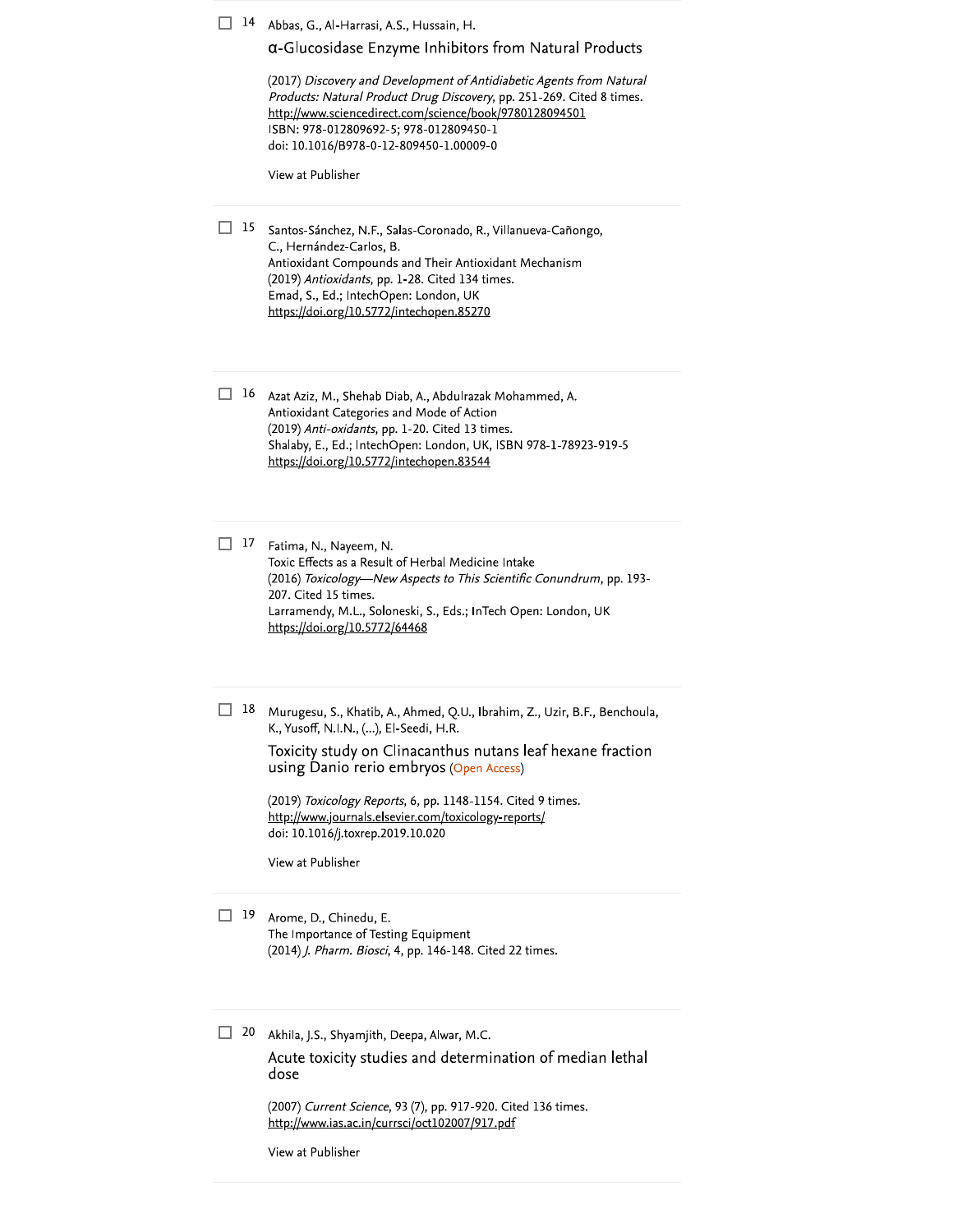|    | Strähle, U., Scholz, S., Geisler, R., Greiner, P., Hollert, H., Rastegar,<br>S., Schumacher, A., (), Braunbeck, T.<br>Zebrafish embryos as an alternative to animal experiments-A<br>commentary on the definition of the onset of protected life<br>stages in animal welfare regulations |
|----|------------------------------------------------------------------------------------------------------------------------------------------------------------------------------------------------------------------------------------------------------------------------------------------|
|    | (2012) Reproductive Toxicology, 33 (2), pp. 128-132. Cited 347 times.<br>doi: 10.1016/j.reprotox.2011.06.121                                                                                                                                                                             |
|    | View at Publisher                                                                                                                                                                                                                                                                        |
| 22 | Opinion of the Scientific Panel on Animal Health and Welfare<br>(AHAW) on a request from the Commission related to the<br>aspects of the biology and welfare of animals used for<br>experimental and other scientific purposes (Open Access)                                             |
|    | (2005) EFSA Journal, 3 (12), art. no. 292. Cited 32 times.<br>efsa.onlinelibrary.wiley.com/journal/18314732/<br>doi: 10.2903/j.efsa.2005.292                                                                                                                                             |
|    | View at Publisher                                                                                                                                                                                                                                                                        |
| 23 | Raghunath, A., Perumal, E.<br>Analysis of lethality and malformations during zebrafish<br>(Danio rerio) development<br>(2018) Methods in Molecular Biology, 1797, pp. 337-363. Cited 9 times.                                                                                            |
|    | http://www.springer.com/series/7651<br>doi: 10.1007/978-1-4939-7883-0_18                                                                                                                                                                                                                 |
|    | View at Publisher                                                                                                                                                                                                                                                                        |
|    |                                                                                                                                                                                                                                                                                          |
| 24 | Yang, L., Ho, N.Y., Alshut, R., Legradi, J., Weiss, C., Reischl, M., Mikut,<br>R., (), Strähle, U.                                                                                                                                                                                       |
|    | Zebrafish embryos as models for embryotoxic and<br>teratological effects of chemicals                                                                                                                                                                                                    |
|    | (2009) Reproductive Toxicology, 28 (2), pp. 245-253. Cited 193 times.<br>doi: 10.1016/j.reprotox.2009.04.013                                                                                                                                                                             |
|    | View at Publisher                                                                                                                                                                                                                                                                        |
| 25 | Nagel, R.<br>DarT: The embryo test with the Zebrafish Danio rerio--a<br>general model in ecotoxicology and toxicology.                                                                                                                                                                   |
|    | (2002) ALTEX : Alternativen zu Tierexperimenten, 19 Suppl 1, pp. 38-48. Cited<br>477 times.                                                                                                                                                                                              |
| 26 | Braunbeck, T., Böttcher, M., Hollert, H., Kosmehl, T., Lammer, E., Leist,<br>E., Rudolf, M., (), Seitz, N.                                                                                                                                                                               |
|    | Towards an alternative for the acute fish $LC_{50}$ test in chemical<br>assessment: The fish embryo toxicity test goes multi-species -<br>An update                                                                                                                                      |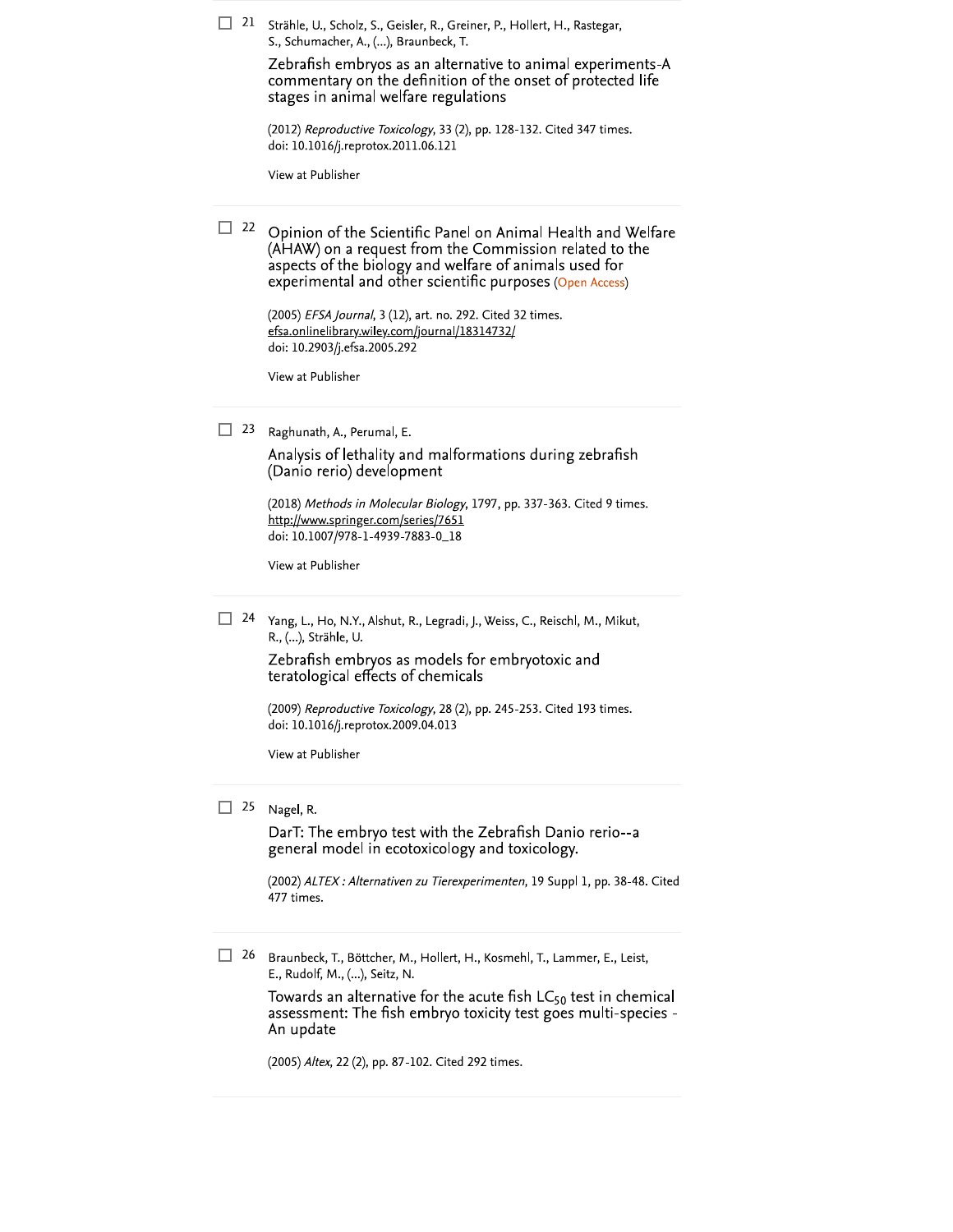| $\Box$ 27 | Busquet, F., Halder, B.T., Gourmelon, L.A., Kleensang, A., Belanger, |
|-----------|----------------------------------------------------------------------|
|           | S.E., Carr, G.J., Walter-rohde, S.                                   |
|           | OECD Guide-lines for the Testing of Chemicals 236—Fish Embryo Acute  |
|           | Toxicity (FET) Test                                                  |
|           | (2013) Organ. Econ. Coop. Dev, pp. 1-22. Cited 2 times.              |
|           |                                                                      |

 $\Box$  28 Mohamad Jemain, M.R., Nik Musa'adah, M., Rohaya, A., Abdul Rashid, L., Nor Hadiani, I.

In vitro antihyperglycaemic effects of some Malaysian plants

(2011) Journal of Tropical Forest Science, 23 (4), pp. 467-472. Cited 12 times. http://www.frim.gov.my/v1/jtfsonline/jtfs/v23n4/467-472.pdf

 $\Box$  29 Sultana, B., Anwar, F., Ashraf, M.

Effect of extraction solvent/technique on the antioxidant activity of selected medicinal plant extracts (Open Access)

(2009) Molecules, 14 (6), pp. 2167-2180. Cited 567 times. http://www.mdpi.com/1420-3049/14/6/2167/pdf doi: 10.3390/molecules14062167

View at Publisher

30 Yan, J., Shen, Y., Wang, Y., Luan, X., Guo, M., Li, C.

The effects of different extraction methods on the physicochemical properties and antioxidant activity of Amygdalus pedunculatus seed oil

(2016) Journal of Applied Botany and Food Quality, 89, pp. 135-141. Cited 6 times. http://pub.jki.bund.de/index.php/JABFQ/issue/archive doi: 10.5073/JABFQ.2016.089.016

View at Publisher

31 Sharif, M.F., Bennett, M.T.

The effect of different methods and solvents on the extraction of polyphenols in ginger (Zingiber officinale)

(2016) Jurnal Teknologi, 78 (11-2), pp. 49-54. Cited 8 times. http://www.jurnalteknologi.utm.my/index.php/jurnalteknologi/article/downlo ad/9943/5981 doi: 10.11113/jt.v78.9943

View at Publisher

<sup>32</sup> Thouri, A., Chahdoura, H., El Arem, A., Omri Hichri, A., Ben Hassin, R., Achour, L.

> Effect of solvents extraction on phytochemical components and biological activities of Tunisian date seeds (var. Korkobbi and Arechti) (Open Access)

(2017) BMC Complementary and Alternative Medicine, 17 (1), art. no. 248. Cited 49 times. http://www.biomedcentral.com/bmccomplementalternmed/ doi: 10.1186/s12906-017-1751-y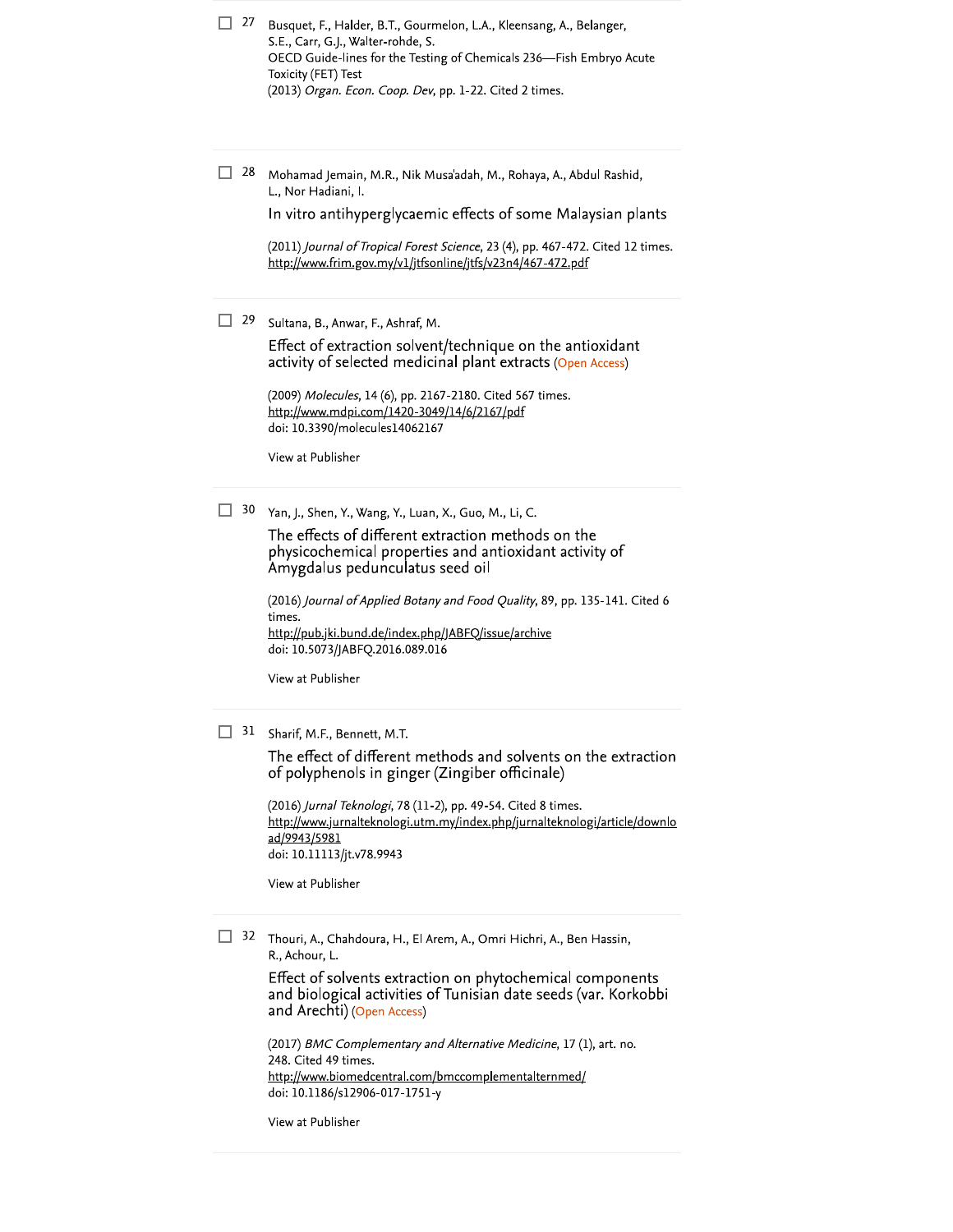|  | $\Box$ 33 Kong, S., Ding, C., Huang, L., Bai, Y., Xiao, T., Guo, J., Su, Z |  |  |  |  |  |  |
|--|----------------------------------------------------------------------------|--|--|--|--|--|--|
|  |                                                                            |  |  |  |  |  |  |

The effects of COST on the differentiation of 3T3-L1 preadipocytes and the mechanism of action (Open Acce

|    | preadipocytes and the mechanism of action (Open Access)<br>(2017) Saudi Journal of Biological Sciences, 24 (2), pp. 251-255. Cited 7 times.<br>http://www.ksu.edu.sa/sites/Colleges/CollegeofScinces/BotanyDepartment/SJ<br>BS/Default.aspx<br>doi: 10.1016/j.sjbs.2016.09.008<br>View at Publisher                                                                                                                                   |
|----|---------------------------------------------------------------------------------------------------------------------------------------------------------------------------------------------------------------------------------------------------------------------------------------------------------------------------------------------------------------------------------------------------------------------------------------|
| 34 | Park, E., Lee, C.G., Kim, J., Yeo, S., Kim, J.A., Choi, C.W., Jeong, S.-Y.<br>Antiobesity effects of Gentiana lutea extract on 3T3-L1<br>preadipocytes and a high-fat diet-induced mouse model<br>(Open Access)<br>(2020) Molecules, 25 (10), art. no. 2453. Cited 3 times.<br>https://www.mdpi.com/1420-3049/25/10/2453<br>doi: 10.3390/MOLECULES25102453<br>View at Publisher                                                       |
| 35 | Litwack, G.<br>Glycolysis and Gluconeogenesis<br>(2018) Human Biochemistry, pp. 183-198. Cited 7 times.<br>Academic Press: Boston, MA, USA<br>https://doi.org/10.1016/b978-0-12-383864-3.00008-9                                                                                                                                                                                                                                      |
| 36 | Fukunaga, T., Zou, W., Rohatgi, N., Colca, J.R., Teitelbaum, S.L.<br>An insulin-sensitizing thiazolidinedione, which minimally<br>activates PPARy, does not cause bone loss (Open Access)<br>(2015) Journal of Bone and Mineral Research, 30 (3), pp. 508-515. Cited 30<br>times.<br>http://onlinelibrary.wiley.com/journal/10.1002/(ISSN)1523-4681<br>doi: 10.1002/jbmr.2364<br>View at Publisher                                    |
| 37 | Javadi, N., Abas, F., Hamid, A.A., Simoh, S., Shaari, K., Ismail, I.S., Mediani,<br>A., (), Khatib, A.<br>GC-MS-Based Metabolite Profiling of Cosmos caudatus<br>Leaves Possessing Alpha-Glucosidase Inhibitory Activity<br>(2014) Journal of Food Science, 79 (6), pp. C1130-C1136. Cited 53 times.<br>http://www3.interscience.wiley.com/journal/118509799/issueyear?year=2008<br>doi: 10.1111/1750-3841.12491<br>View at Publisher |
| 38 | Nokhala, A., Ahmed, Q.U., Saleh, M.S.M., Nipun, T.S., Khan, A.Y.F., Siddiqui,<br>M.J.<br>Characterization of $\alpha$ -glucosidase inhibitory activity of<br>Tetracera scandens leaves by Fourier transform infrared<br>spectroscopy-based metabolomics                                                                                                                                                                               |

(2020) Advances in Traditional Medicine, 20 (2), pp. 169-180. Cited 4 times.<br>https://www.springer.com/journal/13596<br>doi: 10.1007/s13596-019-00417-6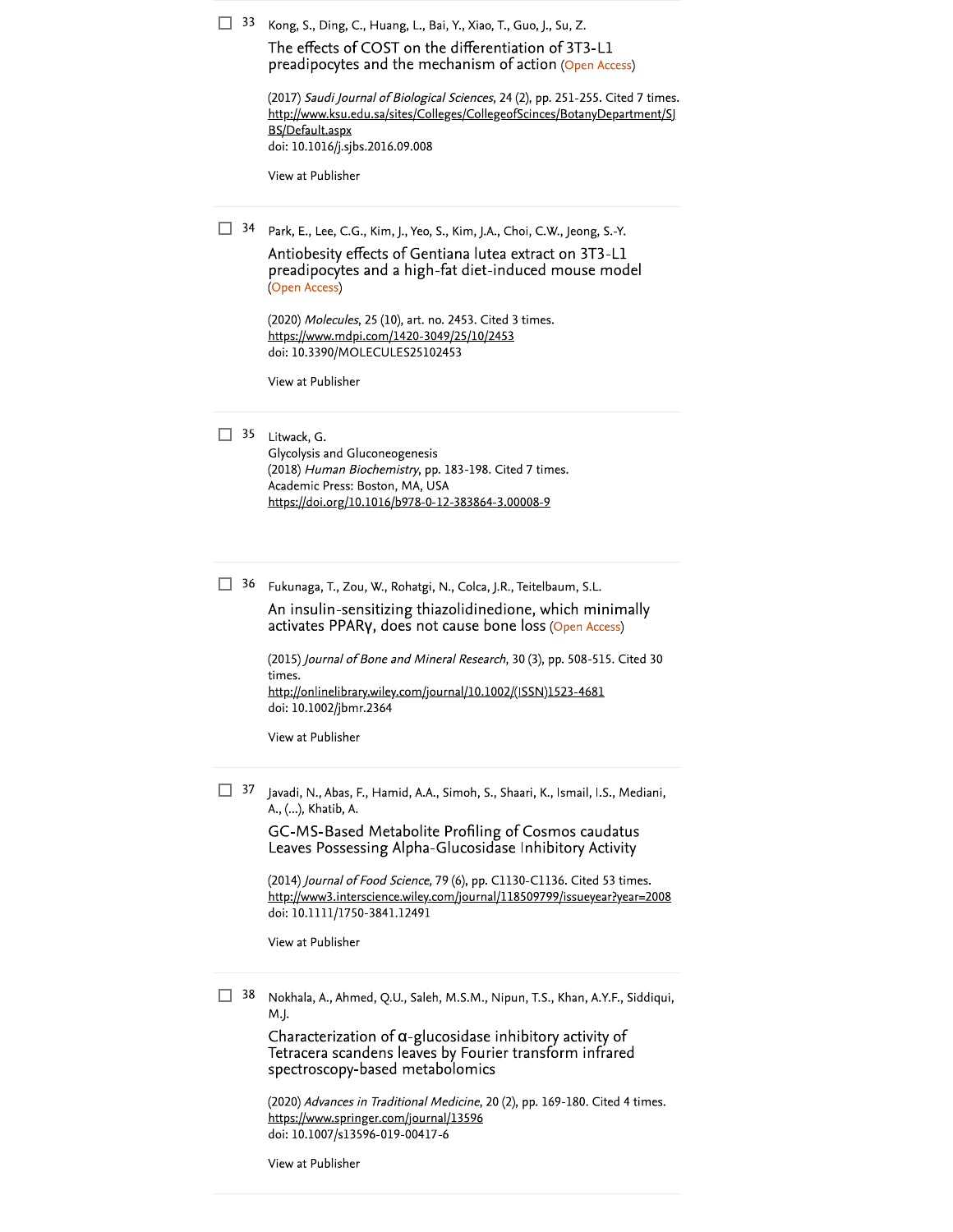| 39      | Capanoglu, E., Kamiloglu, S., Ozkan, G., Apak, R.<br>Evaluation of antioxidant activity/ capacity measurement<br>methods for food products                                                                                                                                                                                                                                |
|---------|---------------------------------------------------------------------------------------------------------------------------------------------------------------------------------------------------------------------------------------------------------------------------------------------------------------------------------------------------------------------------|
|         | (2017) Measurement of Antioxidant Activity and Capacity: Recent Trends and<br>Applications, pp. 273-286. Cited 17 times.<br>https://onlinelibrary.wiley.com/doi/book/10.1002/9781119135388<br>ISBN: 978-111913538-8; 978-111913535-7<br>doi: 10.1002/9781119135388.ch13                                                                                                   |
|         | View at Publisher                                                                                                                                                                                                                                                                                                                                                         |
| 40      | Hidajati, N., Tukiran, T., Setiabudi, D.A., Wardana, A.P.<br>Antioxidant Activity of Palmitic Acid and Pinostrobin from Methanol Extract<br>of Syzygium litoralle (Myrtaceae)<br>(2018) Proceedings of the International Conference on Science and<br>Technology (ICST 2018), 1, pp. 183-187.<br>Atlantis Press: Paris, Franch<br>https://doi.org/10.2991/icst-18.2018.39 |
| П<br>41 | Aguirrezábal, L., Martre, P., Pereyra-Irujo, G., Echarte, M.M., Izquierdo, N.                                                                                                                                                                                                                                                                                             |
|         | Improving grain quality: Ecophysiological and modeling tools<br>to develop management and breeding strategies                                                                                                                                                                                                                                                             |
|         | (2015) Crop Physiology: Applications for Genetic Improvement and<br>Agronomy: Second Edition, pp. 423-465. Cited 27 times.<br>http://www.sciencedirect.com/science/book/9780124171046<br>ISBN: 978-012417104-6<br>doi: 10.1016/B978-0-12-417104-6.00017-0                                                                                                                 |
|         | View at Publisher                                                                                                                                                                                                                                                                                                                                                         |
| 42<br>H | Andersen, F.A., Bergfeld, W.F., Belsito, D.V., Hill, R.A., Klaassen, C.D., Liebler,<br>D.C., Marks Jr., J.G., (), Snyder, P.W.                                                                                                                                                                                                                                            |
|         | Final amended safety assessment of hydroquinone as used in<br>cosmetics                                                                                                                                                                                                                                                                                                   |
|         | (2010) International Journal of Toxicology, 29 (6), pp. 274S-287S. Cited 36<br>times.<br>doi: 10.1177/1091581810385957                                                                                                                                                                                                                                                    |
|         | View at Publisher                                                                                                                                                                                                                                                                                                                                                         |
| 43      | Scientific Opinion on the use of Resorcinol as a food additive<br>(Open Access)                                                                                                                                                                                                                                                                                           |
|         | (2010) EFSA Journal, 8 (1), art. no. 1411. Cited 5 times.<br>efsa.onlinelibrary.wiley.com/journal/18314732/<br>doi: 10.2903/j.efsa.2010.1411                                                                                                                                                                                                                              |
|         | View at Publisher                                                                                                                                                                                                                                                                                                                                                         |
| 44      | Yoshida, Y., Niki, E.                                                                                                                                                                                                                                                                                                                                                     |
|         | Antioxidant effects of phytosterol and its components<br>(Open Access)                                                                                                                                                                                                                                                                                                    |
|         | (2003) Journal of Nutritional Science and Vitaminology, 49 (4), pp. 277-                                                                                                                                                                                                                                                                                                  |

(2003) *Journal or Nutritional Science*<br>280. Cited 169 times.<br>http://www.jstage.jst.go.jp/browse/<br>doi: 10.3177/jnsv.49.277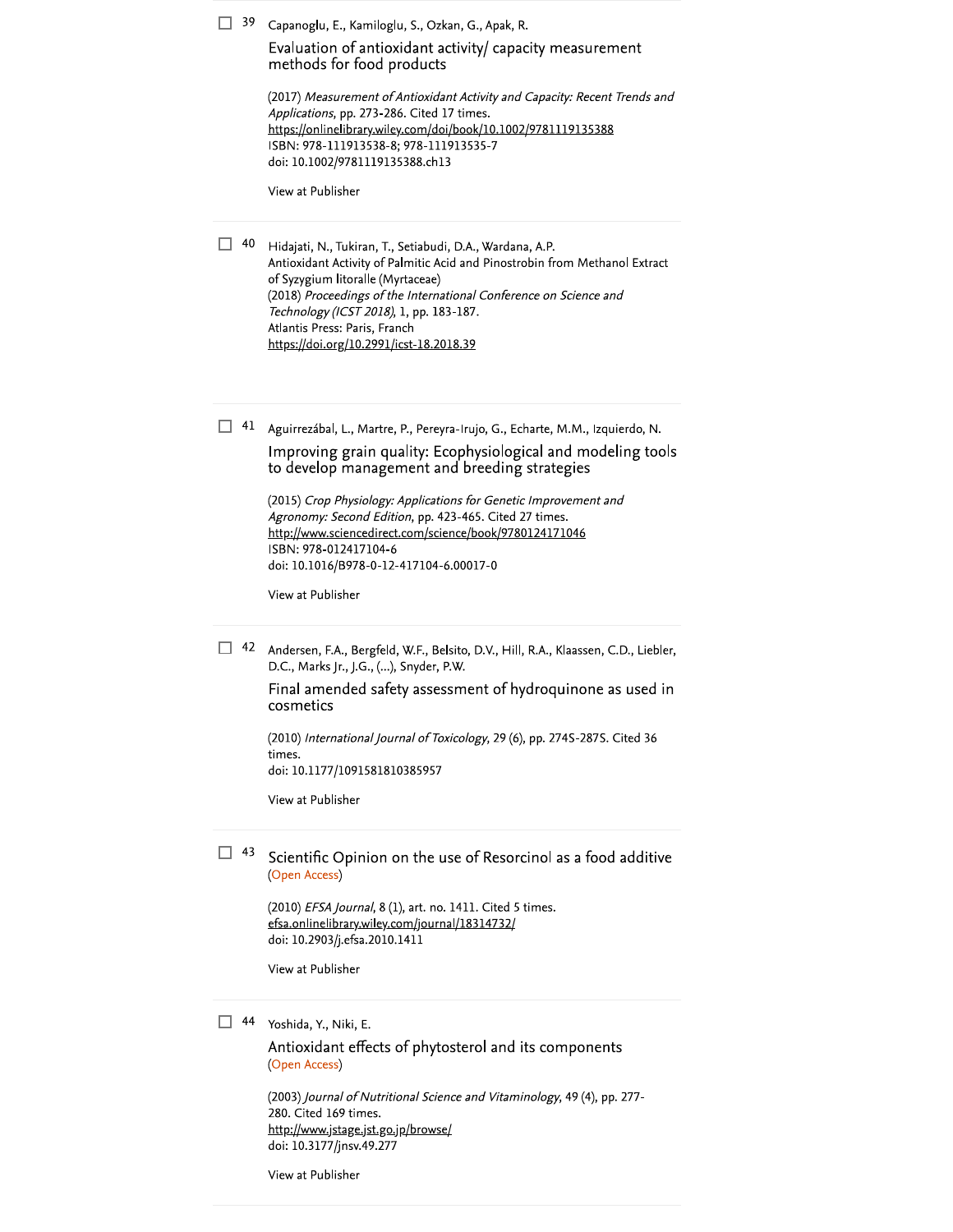| 45 | Manning, P.J., Sutherland, W.H.F., Walker, R.J., Williams, S.M., De Jong,<br>S.A., Ryalls, A.R., Berry, E.A.<br>Effect of high-dose vitamin E on insulin resistance and<br>associated parameters in overweight subjects (Open Access)<br>(2004) Diabetes Care, 27 (9), pp. 2166-2171. Cited 102 times.<br>doi: 10.2337/diacare.27.9.2166<br>View at Publisher                                                           |
|----|-------------------------------------------------------------------------------------------------------------------------------------------------------------------------------------------------------------------------------------------------------------------------------------------------------------------------------------------------------------------------------------------------------------------------|
| 46 | Matsuura, H.N., Porto, D.D., Fett-Neto, A.G.<br>Bioactive alkaloids from South American psychotria and<br>related rubiaceae<br>(2013) Natural Products: Phytochemistry, Botany and Metabolism of<br>Alkaloids, Phenolics and Terpenes, pp. 119-147. Cited 12 times.<br>http://dx.doi.org/10.1007/978-3-642-22144-6<br>ISBN: 978-364222144-6; 978-364222143-9<br>doi: 10.1007/978-3-642-22144-6_101<br>View at Publisher |
| 47 | Hadi, S.<br>(2002) Bioactive Alkaloids from Medicinal Plants of Lombok. Cited 5 times.<br>University of Wollongong, Wollongong, Australia                                                                                                                                                                                                                                                                               |
| 48 | Chebib, M., Duke, R.K., Duke, C.C., Connor, M., Mewett, K.N., Johnston,<br>G.A.R.<br>Convulsant actions of calycanthine<br>(2003) Toxicology and Applied Pharmacology, 190 (1), pp. 58-64. Cited 16<br>times.<br>http://www.elsevier.com/inca/publications/store/6/2/2/9/5/1/index.htt<br>doi: 10.1016/S0041-008X(03)00149-2<br>View at Publisher                                                                       |
| 49 | Fattore, E., Fanelli, R.<br>Palm oil and palmitic acid: A review on cardiovascular effects<br>and carcinogenicity<br>(2013) International Journal of Food Sciences and Nutrition, 64 (5), pp. 648-<br>659. Cited 85 times.<br>doi: 10.3109/09637486.2013.768213<br>View at Publisher                                                                                                                                    |
| 50 | De Sousa Andrade, L.N., De Lima, T.M., Curi, R., De Lauro Castrucci, A.M.<br>Toxicity of fatty acids on murine and human melanoma cell<br>lines<br>(2005) Toxicology in Vitro, 19 (4), pp. 553-560. Cited 74 times.<br>www.elsevier.com/locate/toxinvit<br>doi: 10.1016/j.tiv.2005.02.002                                                                                                                               |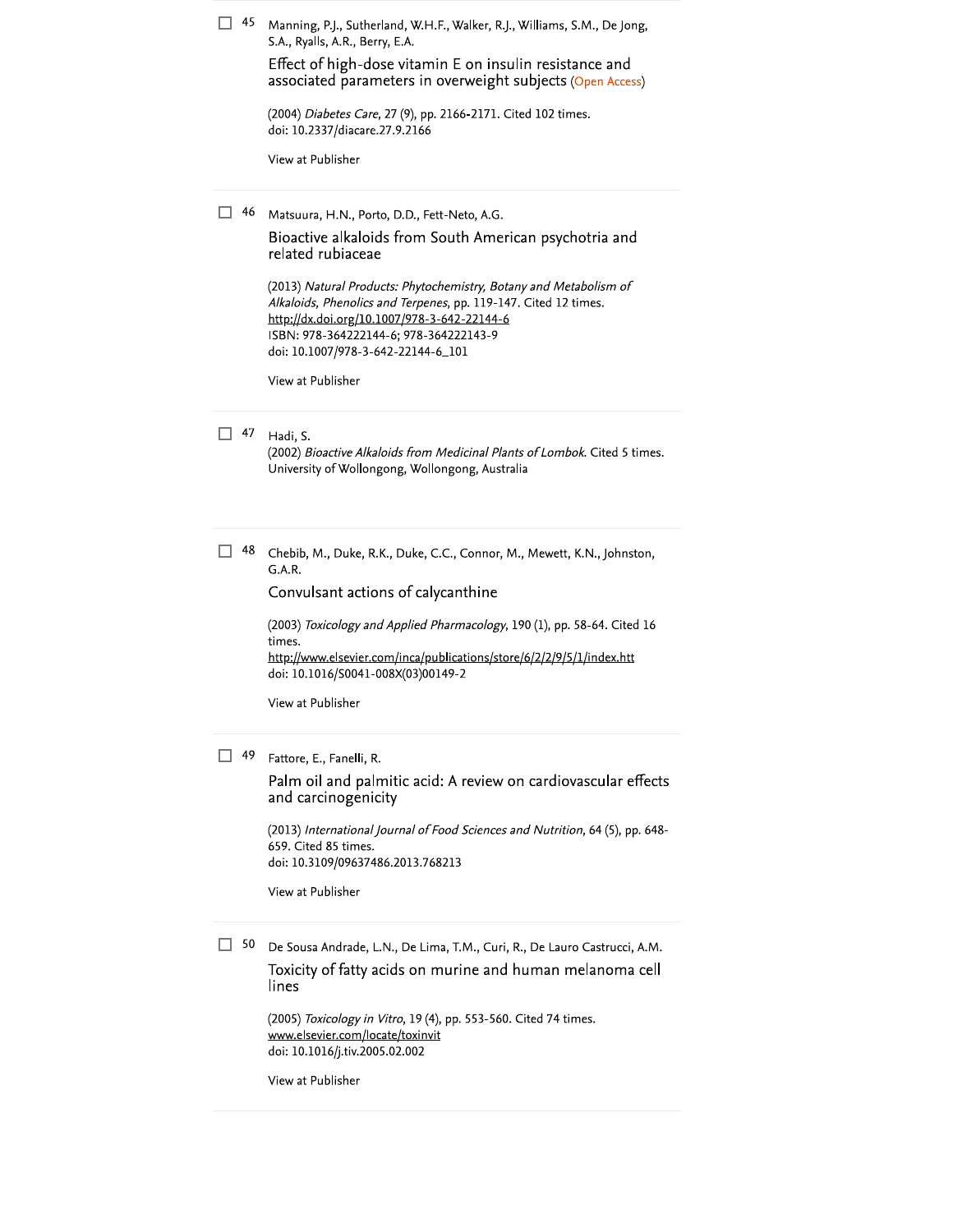51 Kučera, O., Lotková, H., Sobotka, O., Červinková, Z.

The effect of D-galactosamine on lean and steatotic rat hepatocytes in primary culture

(2015) Physiological Research, 64, pp. S637-S646. Cited 3 times. http://www.biomed.cas.cz/physiolres/pdf/64%20Suppl%205/64\_S637.pdf

View at Publisher

 $\Box$  52 Thao, H.T.B., Yamakawa, T.

Phosphite (phosphorous acid): Fungicide, fertilizer or biostimulator?

(2009) Soil Science and Plant Nutrition, 55 (2), pp. 228-234. Cited 112 times. doi: 10.1111/j.1747-0765.2009.00365.x

View at Publisher

 $\Box$  53 Keaney Jr., J.F., Gaziano, J.M., Xu, A., Frei, B., Curran-Celentano, J., Shwaery, G.T., Loscalzo, J., (...), Vita, J.A.

> Low-dose  $\alpha$ -tocopherol improves and high-dose  $\alpha$ -tocopherol worsens endothelial vasodilator function in cholesterol-fed rabbits (Open Access)

(1994) Journal of Clinical Investigation, 93 (2), pp. 844-851. Cited 224 times. http://www.jci.org doi: 10.1172/JCI117039

View at Publisher

 $\Box$  54 Tsuchikane, E., Katoh, O., Sumitsuji, S., Fukuhara, A., Funamoto, M., Otsuji, S., Tateyama, H., (...), Kobayashi, T.

> Impact of cilostazol on intimal proliferation after directional coronary atherectomy

(1998) American Heart Journal, 135 (3), pp. 495-502. Cited 49 times. https://www.sciencedirect.com/journal/american-heart-journal doi: 10.1016/S0002-8703(98)70327-8

View at Publisher

55 Li, Z., Ptak, D., Zhang, L., Walls, E.K., Zhong, W., Leung, Y.F. Phenylthiourea specifically reduces zebrafish eye size (Open Access)

> (2012) PLoS ONE, 7 (6), art. no. e40132. Cited 52 times. http://www.plosone.org/article/fetchObjectAttachment.action? uri=info%3Adoi%2F10.1371%2Fjournal.pone.0040132&representation=PDF doi: 10.1371/journal.pone.0040132

View at Publisher

 $\Box$  56 Bai, W., Zhang, Z., Tian, W., He, X., Ma, Y., Zhao, Y., Chai, Z.

Toxicity of zinc oxide nanoparticles to zebrafish embryo: A physicochemical study of toxicity mechanism

(2010) Journal of Nanoparticle Research, 12 (5), pp. 1645-1654. Cited 306 times. doi: 10.1007/s11051-009-9740-9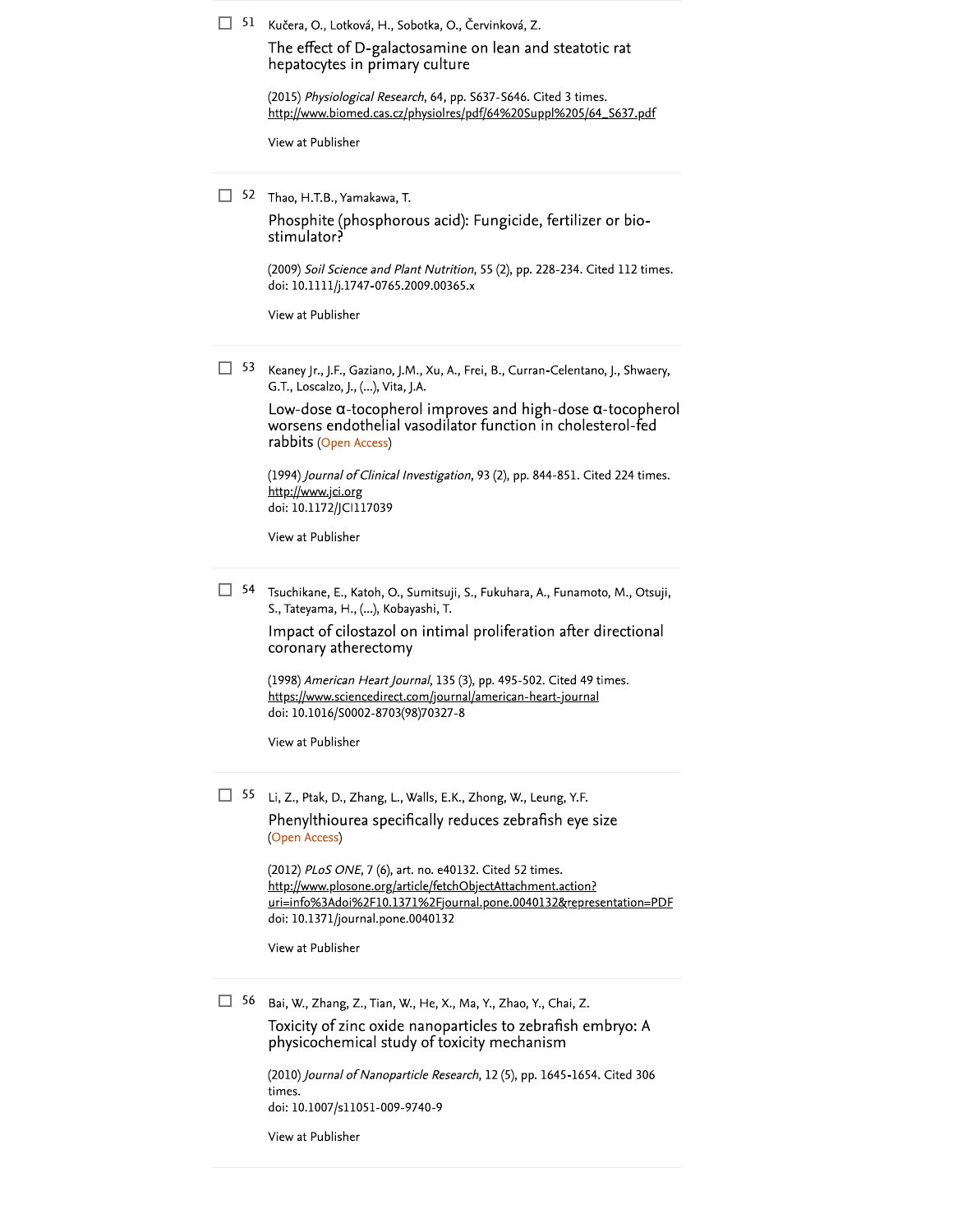$\Box$  57 Lin, C.C., Hui, M.N.Y., Cheng, S.H.

Toxicity and cardiac effects of carbaryl in early developing zebrafish (Danio rerio) embryos

(2007) Toxicology and Applied Pharmacology, 222 (2), pp. 159-168. Cited 69 times. doi: 10.1016/j.taap.2007.04.013

View at Publisher

 $\Box$  58 Pamanji, R., Yashwanth, B., Bethu, M.S., Leelavathi, S., Ravinder, K., Venkateswara Rao, J.

> Toxicity effects of profenofos on embryonic and larval development of Zebrafish (Danio rerio)

(2015) Environmental Toxicology and Pharmacology, 39 (2), pp. 887-897. Cited 41 times. www.elsevier.com/locate/etap doi: 10.1016/j.etap.2015.02.020

View at Publisher

 $\Box$  59 Aslam, M.S., Ahmad, M.S., Mamat, A.S.

Phytochemical evaluation of polyherbal formulation of clinacanthus nutans and elephantopus scaber to identify flavonoids (Open Access)

(2016) Pharmacognosy Journal, 8 (6), pp. 534-541. Cited 8 times. www.phcogfirst.com doi: 10.5530/pj.2016.6.4

View at Publisher

 $\Box$  60 Mccollum, C.W., Ducharme, N.A., Bondesson, M., Gustafsson, J.-A. Developmental toxicity screening in zebrafish

> (2011) Birth Defects Research Part C - Embryo Today: Reviews, 93 (2), pp. 67-114. Cited 95 times. doi: 10.1002/bdrc.20210

View at Publisher

 $\Box$  61 Zoupa, M., Machera, K.

Zebrafish as an alternative vertebrate model for investigating developmental toxicity—the triadimefon example (Open Access)

(2017) International Journal of Molecular Sciences, 18 (4), art. no. 817. Cited 30 times. http://www.mdpi.com/1422-0067/18/4/817/pdf doi: 10.3390/ijms18040817

View at Publisher

 $\Box$  62 Murugesu, S., Ahmed, Q.U., Uzir, B.F., Nik Yusoff, N.I., Perumal, V., Ibrahim, Z., Abas, F., (...), Khatib, A.

> Rapid investigation of  $\alpha$ -glucosidase inhibitory activity of Clinacanthus nutans leaf using infrared fingerprinting (Open Access)

(2019) Vibrational Spectroscopy, 100, pp. 22-29. Cited 6 times. http://www.elsevier.com/locate/vibspec doi: 10.1016/j.vibspec.2018.10.007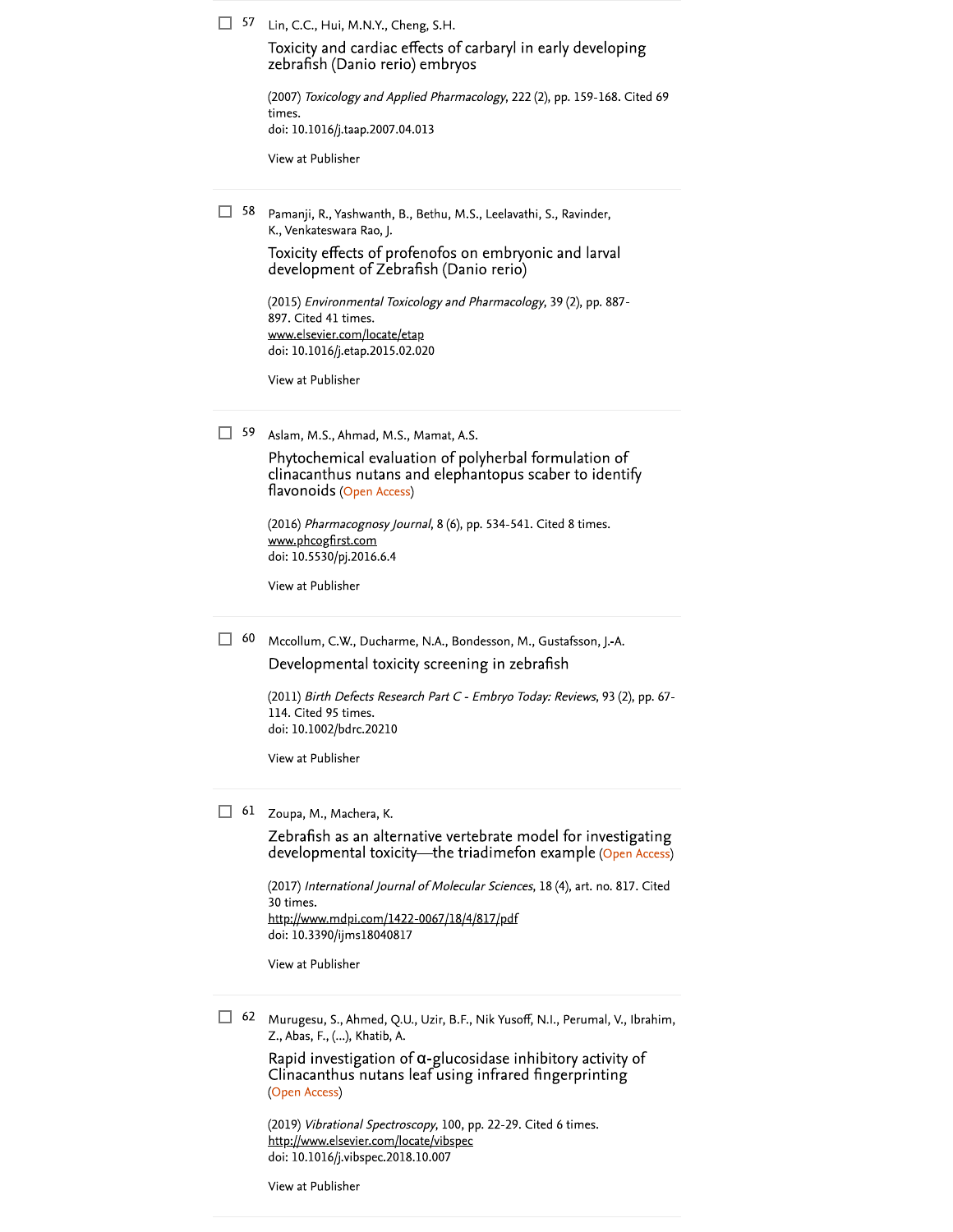| 63        | Dhanawansa, R., Faridmoayer, A., van der Merwe, G., Li, Y.X., Scaman, C.H.                                                                                                                      |
|-----------|-------------------------------------------------------------------------------------------------------------------------------------------------------------------------------------------------|
|           | Overexpression, purification, and partial characterization of<br>Saccharomyces cerevisiae processing alpha glucosidase I<br>(Open Access)                                                       |
|           | (2002) Glycobiology, 12 (3), pp. 229-234. Cited 29 times.<br>http://glycob.oxfordjournals.org/<br>doi: 10.1093/glycob/12.3.229                                                                  |
|           | View at Publisher                                                                                                                                                                               |
| 64<br>-1  | Aykul, S., Martinez-Hackert, E.                                                                                                                                                                 |
|           | Determination of half-maximal inhibitory concentration using<br>biosensor-based protein interaction analysis (Open Access)                                                                      |
|           | (2016) Analytical Biochemistry, 508, pp. 97-103. Cited 43 times.<br>http://www.elsevier.com/inca/publications/store/6/2/2/7/8/1/index.htt<br>doi: 10.1016/j.ab.2016.06.025                      |
|           | View at Publisher                                                                                                                                                                               |
| $\Box$ 65 | Burlingham, B.T., Widlanski, T.S.                                                                                                                                                               |
|           | An intuitive look at the relationship of $K_i$ and IC <sub>50</sub> : A more<br>general use for the dixon plot                                                                                  |
|           | (2003) Journal of Chemical Education, 80 (2), pp. 214-218. Cited 134 times.<br>http://pubs.acs.org/loi/jceda8<br>doi: 10.1021/ed080p214                                                         |
|           | View at Publisher                                                                                                                                                                               |
| 66        | Cano-Sancho, G., Smith, A., La Merrill, M.A.                                                                                                                                                    |
|           | Triphenyl phosphate enhances adipogenic differentiation,<br>glucose uptake and lipolysis via endocrine and noradrenergic<br>mechanisms (Open Access)                                            |
|           | (2017) Toxicology in Vitro, 40, pp. 280-288. Cited 27 times.<br><u>www.elsevier.com/locate/toxinvit</u><br>doi: 10.1016/j.tiv.2017.01.021                                                       |
|           | View at Publisher                                                                                                                                                                               |
| 67        | Al-Zikri, P.N.H., Taher, M., Susanti, D., Ichwan, S.J.A.                                                                                                                                        |
|           | Cytotoxic activity of Luvunga scandens against human cancer<br>cell lines                                                                                                                       |
|           | (2016) Jurnal Teknologi, 78 (10), pp. 153-157. Cited 4 times.<br>http://www.jurnalteknologi.utm.my/index.php/jurnalteknologi/article/downlo<br><u>ad/7328/5836</u><br>doi: 10.11113/jt.v78.7328 |
|           | View at Publisher                                                                                                                                                                               |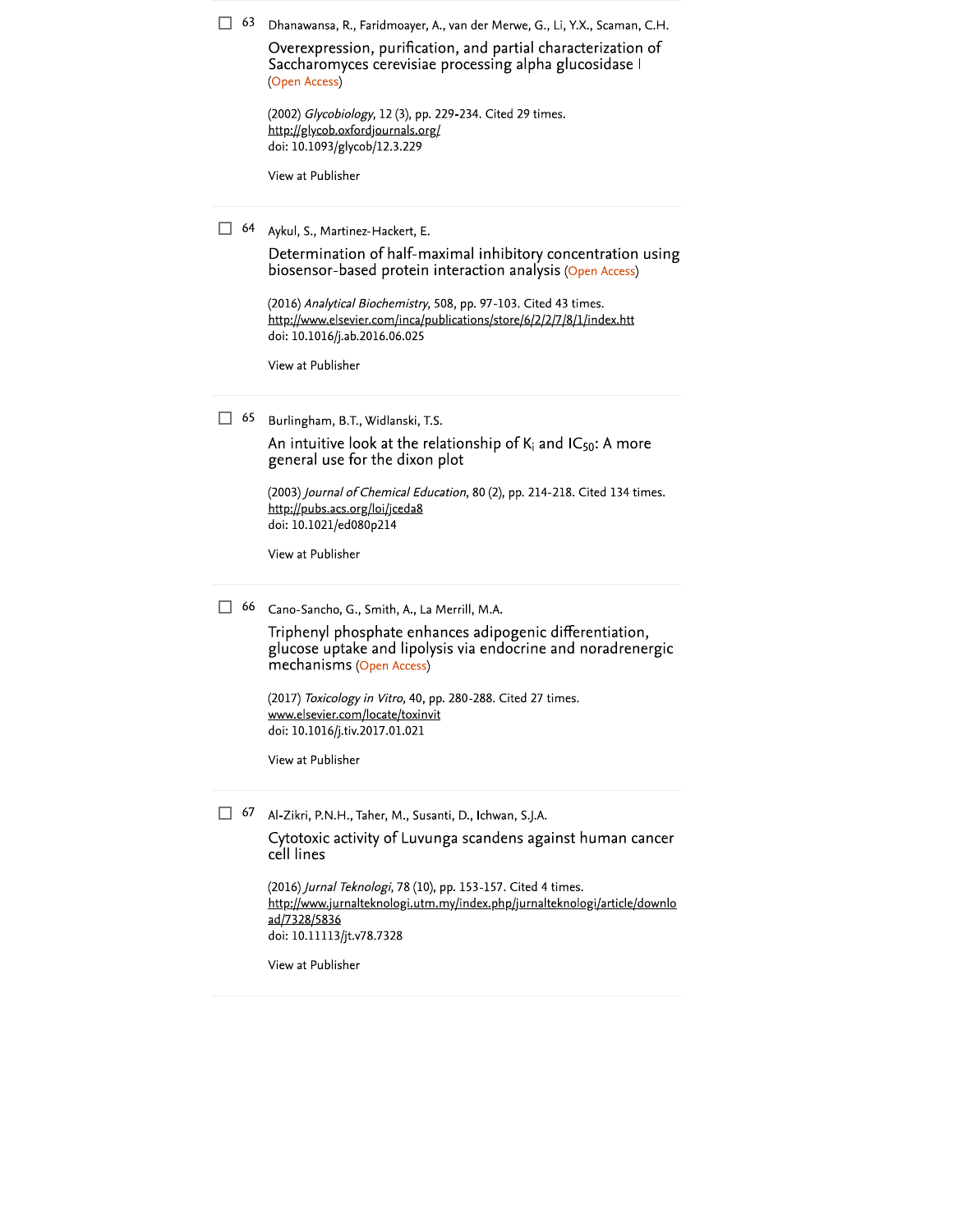| 68  | Hasan, M.M., Ahmed, Q.U., Soad, S.Z.M., Latip, J., Taher, M., Syafiq,<br>T.M.F., Sarian, M.N., (), Zakaria, Z.A.<br>Flavonoids from Tetracera indica Merr. induce adipogenesis<br>and exert glucose uptake activities in 3T3-L1 adipocyte cells<br>(Open Access)                                                                                                                   |
|-----|------------------------------------------------------------------------------------------------------------------------------------------------------------------------------------------------------------------------------------------------------------------------------------------------------------------------------------------------------------------------------------|
|     | (2017) BMC Complementary and Alternative Medicine, 17 (1), art. no.<br>431. Cited 18 times.<br>http://www.biomedcentral.com/bmccomplementalternmed/<br>doi: 10.1186/s12906-017-1929-3                                                                                                                                                                                              |
|     | View at Publisher                                                                                                                                                                                                                                                                                                                                                                  |
| 69  | Khatib, A., Perumal, V., Ahmed, Q.U., Uzir, B.F., Abas, F., Murugesu, S.<br>Characterization of Antioxidant Activity of Momordica<br>Charantia Fruit by Infrared-Based Fingerprinting (Open Access)                                                                                                                                                                                |
|     | (2017) Analytical Letters, 50 (12), pp. 1977-1991. Cited 9 times.<br>www.tandf.co.uk/journals/titles/00032719.asp<br>doi: 10.1080/00032719.2016.1261877                                                                                                                                                                                                                            |
|     | View at Publisher                                                                                                                                                                                                                                                                                                                                                                  |
| 70  | Paatero, I., Alve, S., Gramolelli, S., Ivaska, J., Ojala, P.<br>Zebrafish Embryo Xenograft and Metastasis Assay<br>(2018) Bio- Protocol, 8, pp. 1-15. Cited 7 times.<br>https://doi.org/10.21769/bioprotoc.3027                                                                                                                                                                    |
| -71 | Finney, D.J.<br>(1971) Probit Analysis. Cited 13607 times.                                                                                                                                                                                                                                                                                                                         |
|     | 3rd ed.; Cambridge University Press: Cambridge, UK                                                                                                                                                                                                                                                                                                                                 |
|     | A Khatib, A.; Pharmacognosy Research Group, Department of Pharmaceutical<br>Chemistry, Kulliyyah of Pharmacy, International Islamic University Malaysia, Kuantan,<br>Pahang Darul Makmur, Malaysia; email:alfikhatib@iium.edu.my<br>9 Saiman, M.Z.; Institute of Biological Sciences, Faculty of Science, University of<br>Malaya, Kuala Lumpur, Malaysia; email:zuwairi@um.edu.my |

 $\langle$  Back to results  $\vert$  1 of 1

 $\hat{\frown}$  Top of page

# About Scopus

What is Scopus Content coverage Scopus blog Scopus API Privacy matters

## Language

日本語に切り替える 切换到简体中文 切換到繁體中文 Русский язык

### **Customer Service**

Help Contact us

## **ELSEVIER**

Terms and conditions  $\pi$ Privacy policy z

Copyright © Elsevier B.V a. All rights reserved. Scopus® is a registered trademark of Elsevier B.V.